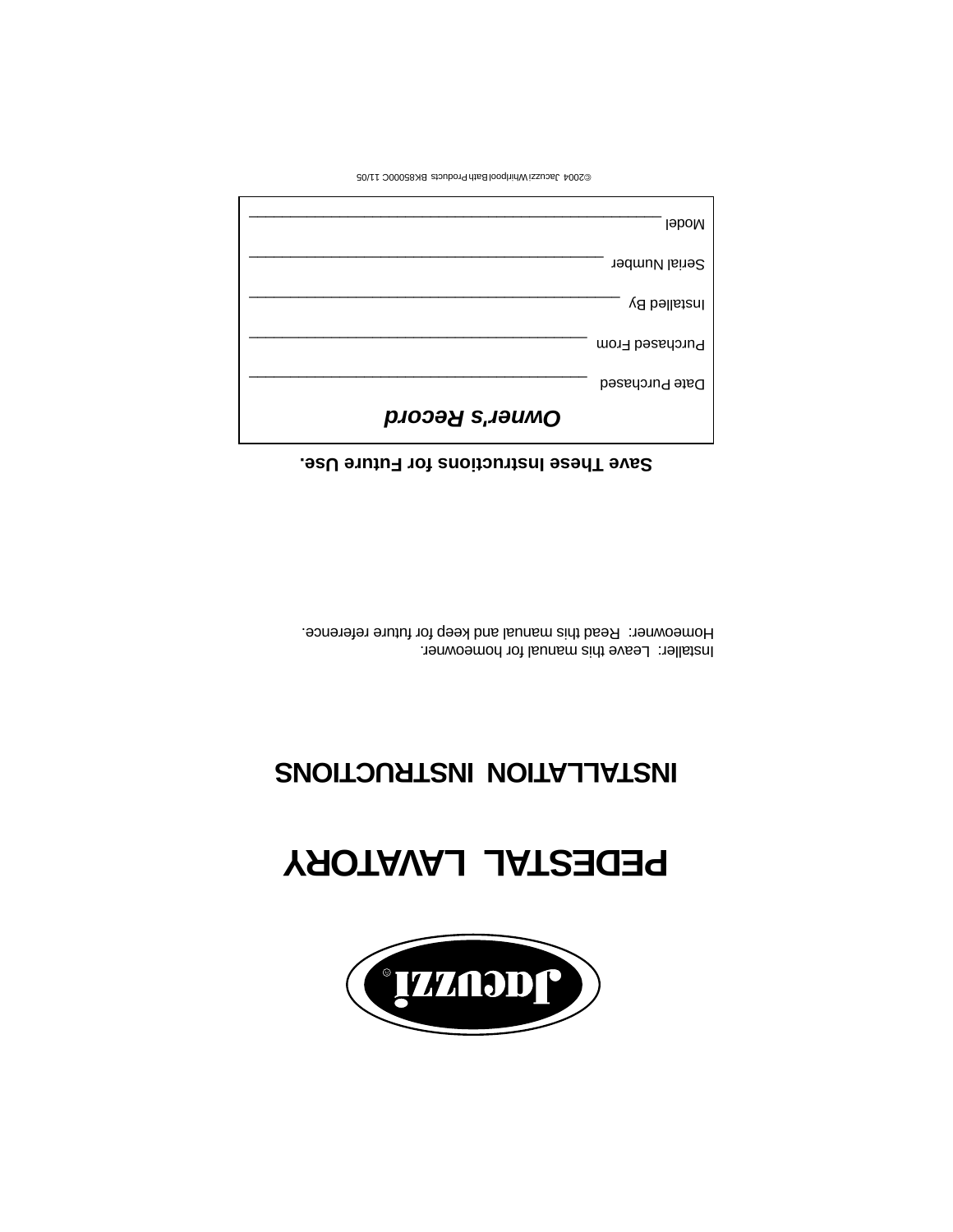## **BEFORE YOU BEGIN**

#### **READ AND FOLLOW ALL INSTRUCTIONS**

- Observe all local plumbing and building codes. •
- Carefully inspect the new lavatory for damage. •
- If the existing lavatory does not have supply shut-off valves, you will install them before installing the new lavatory.
- Rough-in information is included with your lavatory. The rough-in information information in placing the helpful in placing the lavatory of placing the helpful in placing  $\alpha$

and drain in their proper positions. Your new lavatory is the heaving to an attractive high gloss. It may also be heavy

and difficult to lift. To protect the finish and avoid possible damage before and after installation, please handle your lavatory with care. Place the lavatory on a thick bed of newspapers when working on it before installation.

### **TOOLS AND MATERIALS**

You can determine which tools and materials are necessary by reading the complete installation instructions and examining the job you have to do.



 $\sum$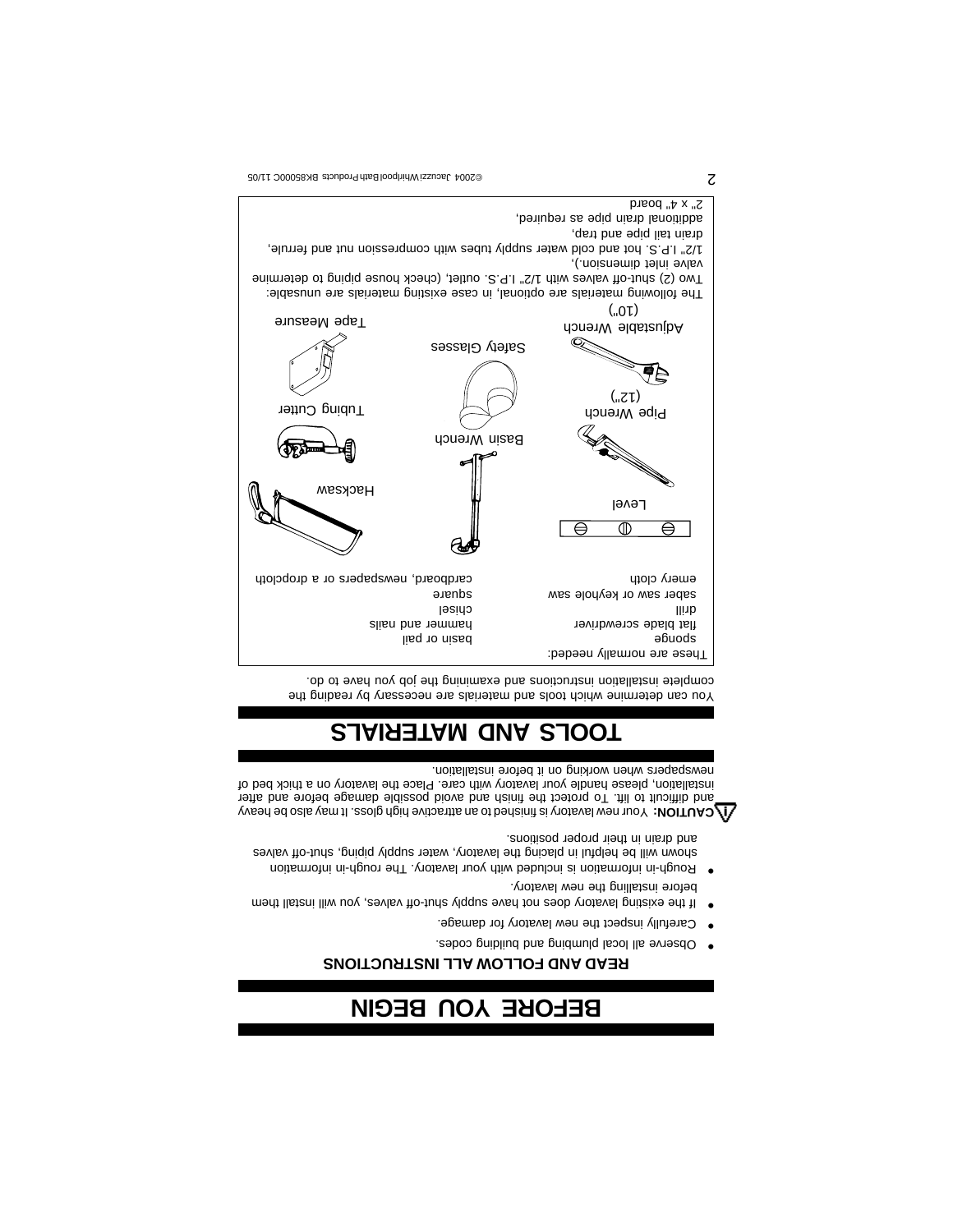### **REMOVING YOUR OLD LAVATORY**

Turn off the water supply. This is done by closing the two shut-off valves located **1.**  under the lavatory.

 If there are no shut-off valves leading to the lavatory, you must turn off the water at the main valve. This is usually located in the basement, garage or near the foundation on the outside of the house. It may also be near the water meter.

Check to be sure the water is off by turning on the faucet where you are working until the water stops flowing.

If you have shut off the main valve in a two-story house or greater, you should open the kitchen faucet and another faucet on the same level. Ideny thill then drain from the entire line. This will help avoid spills. Be sure and close the faucets before you turn on the main valve again.

Disconnect the drain pipes. Take off as many sections as possible between the **2.**  lavatory and the wall or floor to facilitate removal.

Place a basin under the work area to catch any water that may still be in the drain.

Before removing anything else, check to see if the pipes in the wall are providing **3.**  support for the lavatory. If this is the case, use care in removing the faucet connections. The lavatory may fall once the faucet is disconnected, so have a helper hold it up while you work.

Detach the faucet from the shut-off valves by unscrewing the compression nut at the joints between the valves and the water supply tubes.

If the connection is corroded you may need to cut off the nut with a hacksaw. If there is no nut or shut-off valve, use a tube cutter or hacksaw to separate the faucet from the water supply tubes.

Keep the basin and sponge handy for water that remains in the pipe and faucet.

Determine how the lavatory is mounted. Especially notice if there is a good structural **4.**  support for wall mounting. See Step 1 in INSTALLING YOUR NEW LAVATORY for bracing instructions, if required.

If there is a wall bracket at the back, you might be able to lift the lavatory off. It may be heavy, so have a helper lend a hand. A floor mounted lavatory can be removed by lifting it off of the pedestal or legs after first detaching any wall-mount fittings.

### **ROUGHING IN**

Fixture dimensions are nominal and conform to tolerances in ASME Standard A112.19.2.

The supply stop handles cannot extend more than 3" (7,6 cm) from the finished wall when in the open position.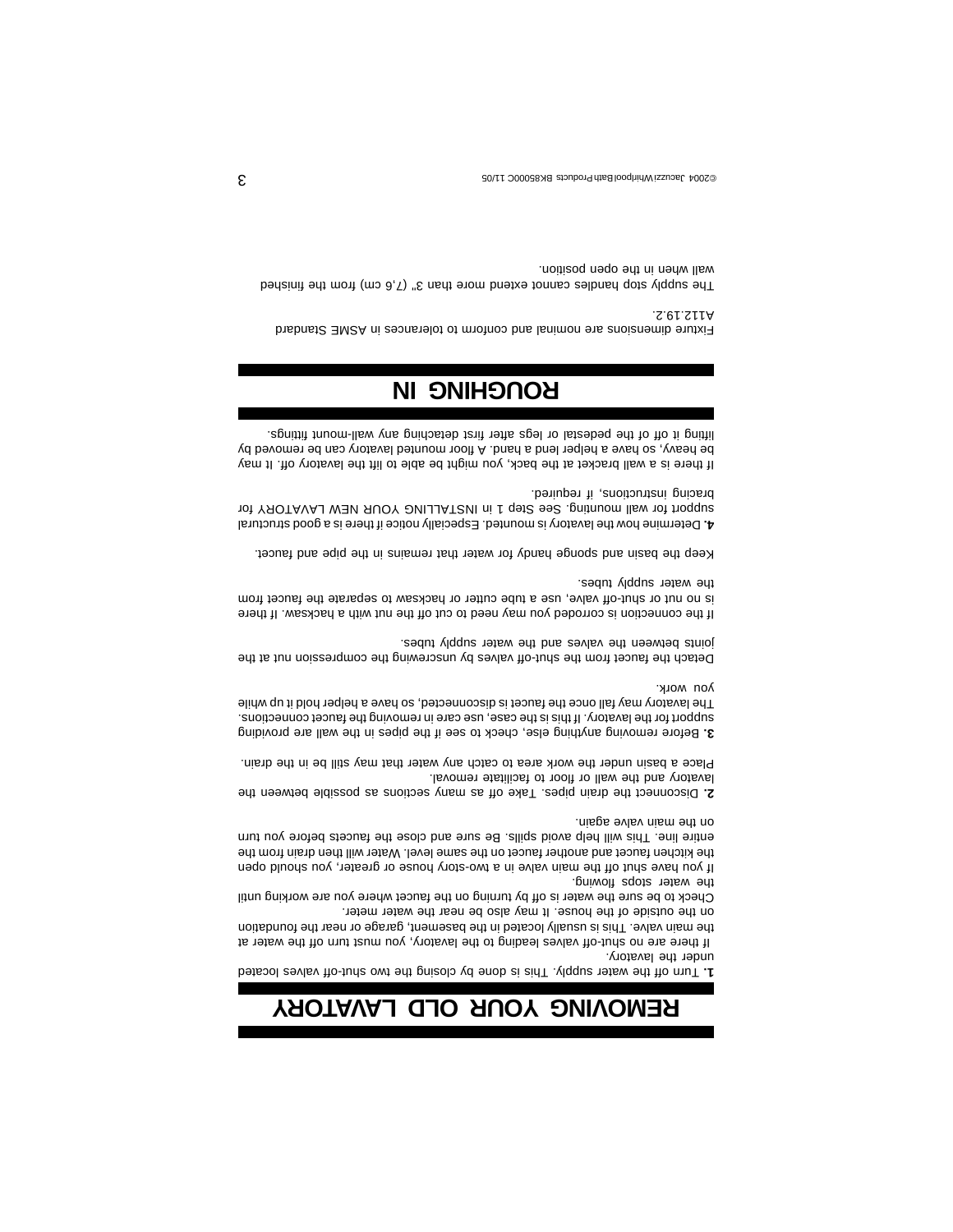### **INSTALLING YOUR NEW LAVATORY**

If you are installing the lavatory in a new or substantially remodeled bathroom, **1.**  refer to the rough-in drawings for locations of shut-off valves and drain. The inlets of the shut-off valves should match the size of the piping in the house and the outlets should match the water supply tubes you will run to the hat ancet. The latter are usually 1/2" I.P.S. tubing.

You should also install shut-off valves if there were none in the existing bathroom or if the old ones are unserviceable or unsightly.







FLOOR FIGURE 3

A cross brace is required to provide a solid mounting support for the new lavatory. Check to be sure there is one in the existing bathroom. If not, use a saw and chisel to mortise a 2" x 4" board across at least three of the vertical 2" x 4" wall studs as shown in Figure 1. Nail it securely into place.

NOTE: Solid masonry walls do not require a cross brace, since the wall should hold expansion anchor plugs (not included).

The lavatory should be centered on the two **2.**  shut-off valves and the waste hole. Place the pedestal in its approximate install position. Carefully set the lavatory top against the wall and rest on the pedestal base. While a helper holds the lavatory in place slip the hanger bracket (included) under the lavatory edge against the wall. Use a pencil to mark the location of the two (2) installation holes in the bracket. Remove the lavatory top and pedestal.

Align the center of the hanger bracket with the center line of the waste hole and the bracket installation holes with the pencil marks. Mark the hanger screw locations through its installation holes. Drill pilot holes in the cross brace.

Attach the hanger bracket to the wall/cross brace (finger tight) using appropriate fasteners (not included) that are commonly available.

Place the new lavatory on a thick layer of **3.**  newspapers or a dropcloth to protect it from scratches.

Attach the pop-up drain and the faucet to the lavatory according to the faucet manufacturer's instructions. You may also attach the hot and cold water supply tubes to the faucet at this time. Sealant (not included) may be required around the faucet and pop-up where they meet the china. Check the faucet manufacturer's recommendations. These steps are easier to do before you mount the lavatory in its place.

A contracts BK85000 Jacquari Medicine Bath Products BK85000C 11/05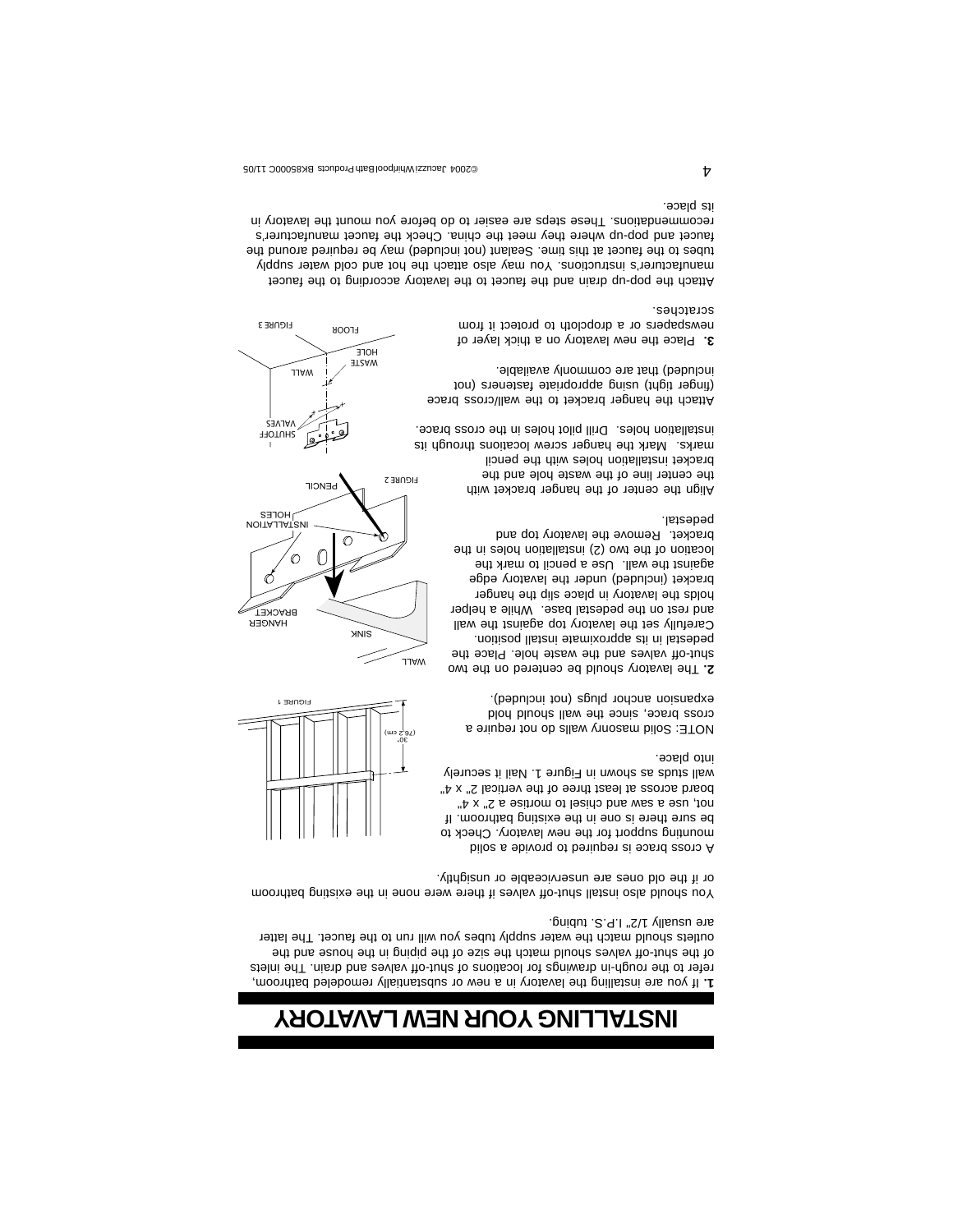

Position the pedestal leg by using the **5.**  recess indentation on the underside of the lavatory as a guide. The back side of the leg should approximately 5" out from the wall surface. See Figure 4.

Mark the location of the two holes in the bottom of the leg. Remove the leg, then drill the two holes as marked. Set the pedestal back in place and screw the pedestal loosely to the floor using 1-1/2" screws (not included).

Examine the alignment of the pedestal lavatory to the wall to be sure it is **6.**  centered where you want it. The elliptical holes in the china allow for some shifting. Check the lavatory top with a level for level installation and adjust as needed.

Tighten the hanger bolts alternately until the lavatory is flush to the wall.

Tighten the two screws at the base of the pedestal leg.

Do not over the ighten, since this may crack the vitreous china.

Connect the drain trap to the pop-up drain tail piece, then join the trap to the **7.**  drain pipe in the wall. You may use metal or plastic drain pipe and trap, following the directions provided by their manufacturer.

8. Use a tube cutter to trim the free ends of the hot and cold supply tubes to at least 1. And increases in than 1. Than 1. Is well as the shut-of the shut-off in the ship-ship is ship-ship va better to cut the tubes longer than needed, then trim them again. Remove any burrs or sharp edges with an Emory cloth.

Join the hot and cold water supplies to the shut-off valves as instructed by the faucet manufacturer.

Turn on the main water supply then open the shut-off valves. Check all **9.**  connections yile dots will have the theory of about 1/4 turn will nonmally stop any leaks.

5"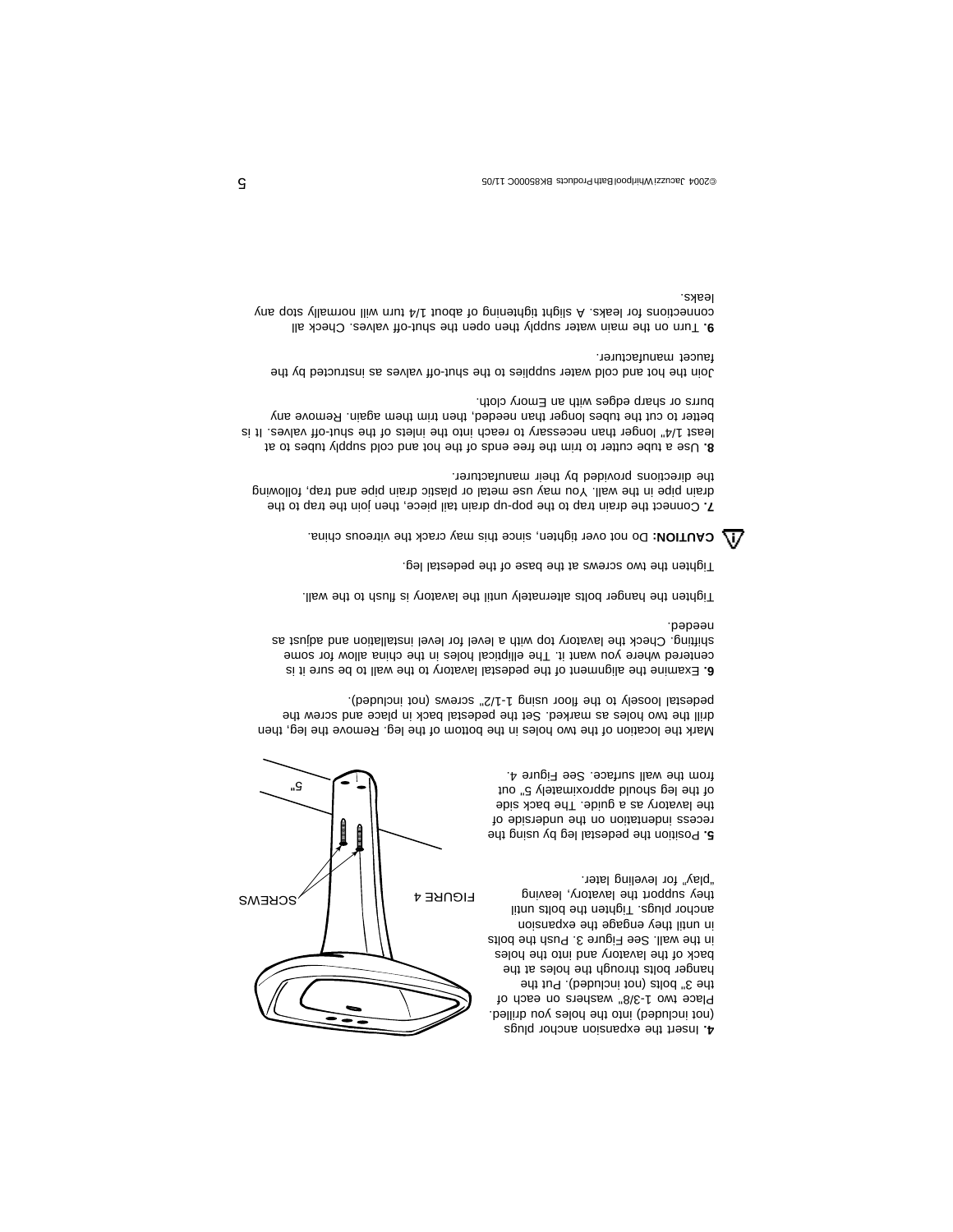### **CARE AND CLEANING**

For general cleaning, use a mild, nonabrasive soap and warm water. Do not use abrasive cleaners. Such cleaners contain sand or silica and will eventually scratch the surface.

## **PARTS**

#### **Parts Policy**

In order to avoid unnecessary delay or uncertainty in the satisfaction of warranty claims, buyers are advised to return alleged defective parts to the place of purchase. Sellers are authorized to address and resolve all warranty claims on fixtures directly with buyers.

Your limited warranty is packed in with your lavatory.

Faucets are not included. All fixture dimensions are nominal and may vary within the range of tolerances established by ANSI Standards A112.19.4. All measurements shown are subject to change or cancellation.

### **QUESTIONS? / PROBLEMS?**

Please review the Installation Instructions in this manual to ensure correct installation. For additional assistance, please call:

Jacuzzi Whirlpool Bath Service Support Department 1-800-288-4002.

If you need assistance with operation or maintenance related questions, please call our Service Support Department at 1-800-288-4002. For service agent listing, visit our web site at http://www.jacuzzi.com/.

O CONCLUSTING BROOM ON THE PROTOCALL BASEGOOD CONTROL BROOM OF THE PRODUCT 11/05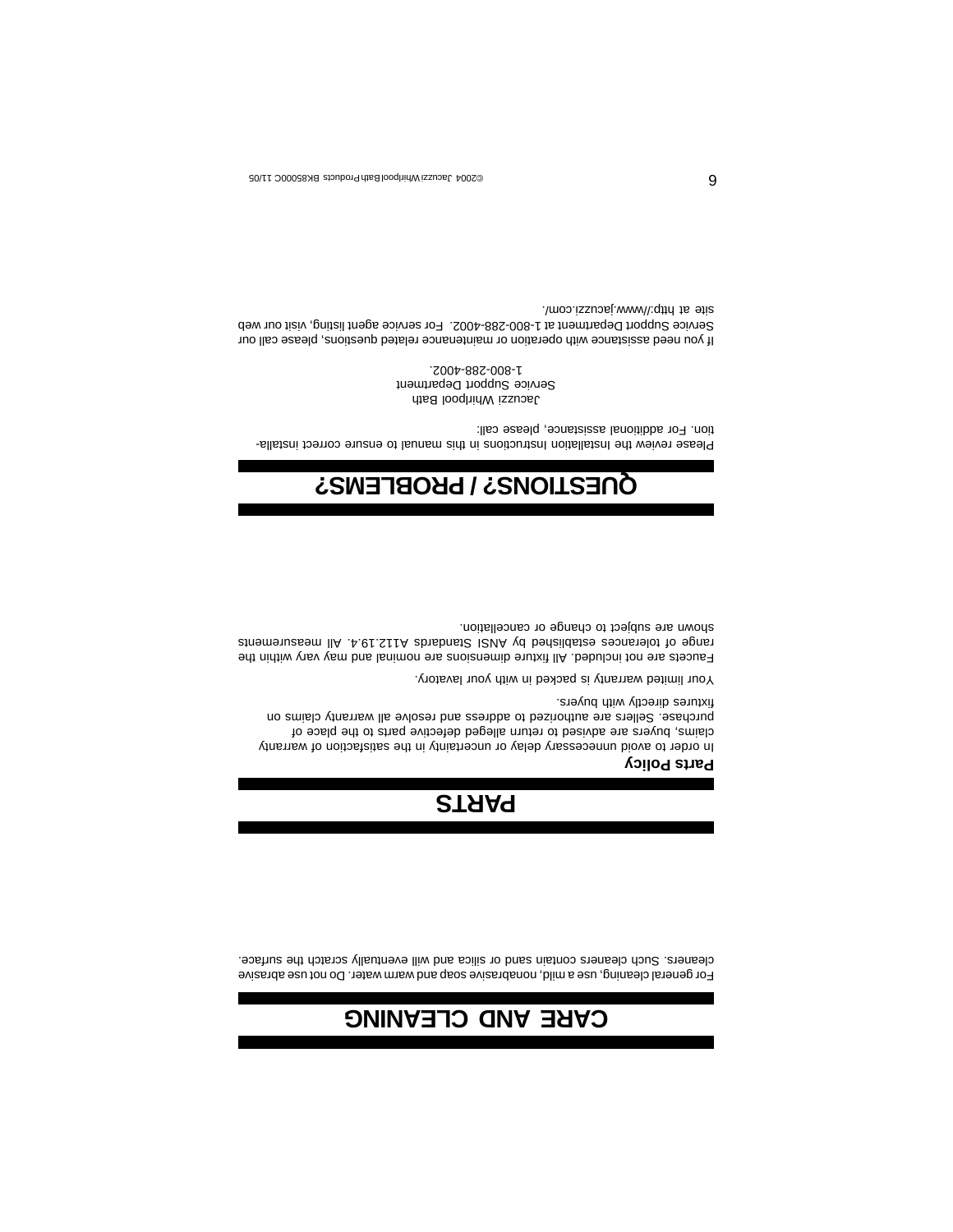### **LIMITED WARRANTY**

JACUZZI WHIRLPOOL BATH ("Jacuzzi Whirlpool Bath", "we", "us", "our"), warrants to the original consumer/purchaser for the applicable warranty period set forth below, that the products we sell are free from defects in material and workmanship, except as otherwise indicated below.

**WARRANTY PERIOD**

#### **PRODUCTS**

| $\cdot$ at the seats.                                            | One $(1)$ year.                                                                                                                                   |
|------------------------------------------------------------------|---------------------------------------------------------------------------------------------------------------------------------------------------|
| seinosseope Anies.<br>All other china products and kitchen       | .aneey (2) owT                                                                                                                                    |
| $\cdot$ and apt/6 Itr. china toilets.                            | .anee (5) years.                                                                                                                                  |
| Iain enamel finish.<br>• All cast iron sink products with porce- | yesr.<br>(t) eno tot betristing at right lemene nist<br>nal consumer/purchaser only. The porce-<br>Limited lifetime vessel warranty to the origi- |
|                                                                  | (əsod ud pəpuətu<br>commences upon date originally installed for its                                                                              |

#### **ANY IMPLIED WARRANTY OF MERCHANTABILITY OR FITNESS FOR A PARTICU-**LAR PURPOSE ON THESE PRODUCTS IS LIMITED IN DURATION TO THE WAR-RANTY PERIOD SPECIFIED ABOVE. SOME STATES DO NOT ALLOW LIMITA-TIONS ON HOW LONG AN IMPLIED WARRANTY LASTS, SO THE ABOVE LIMITA-**TIONS MAY NOT APPLY TO YOU.**

#### **This limited warranty does not cover:**

- (a) damage to any products based on or resulting from improper installation or repair, misuse or abuse (including but not limited to excessive operating conditions), or alteration or adjustment other than in conformity with our specifications or instructions, whether performed by a contractor, service company or yourself;
- (b) damages resulting from failure to reasonably clean, care for or maintain a product in accordance with our instructions/recommendations; or,
- (c) any products we sell that have been moved or removed from their original installation site.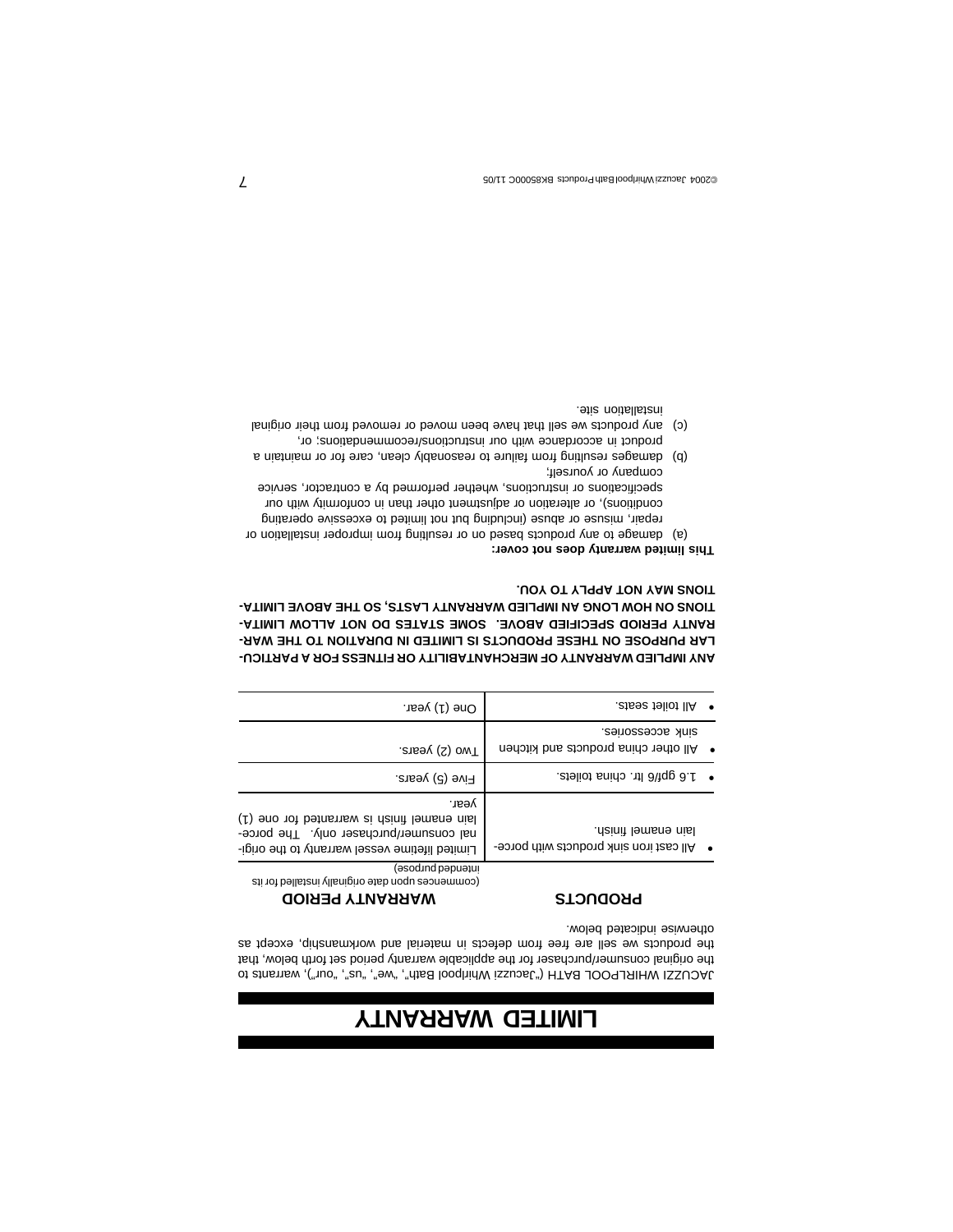## **LIMITED WARRANTY (cont'd)**

If you believe that a product fails to meet the above limited warranty, you should notify us in writing prior to expiration of the applicable warranty period set forth above at the following address:

Jacuzzi Whirlpool Bath Warranty Service Department P.O. Box 702168 Dallas, TX 75370-2168

Notification should include a description of the product, model number and how the product fails to meet the above warranty. Upon receipt of a written claim under this limited warranty and evidence of the date of purchase or installation, and after inspection by an authorized Jacuzzi Whirlpool Bath representative, at our option and in our sole discretion, we will either repair or replace the product with a Jacuzzi Whirlpool Bath product of the same or similar type and size; provided, however, that we will not pay any costs (labor or otherwise) associated with either removing a previously installed product; installing a replacement product; or transportation or return of a product.

**JACUZZI WHIRLPOOL BATH WILL NOT BE LIABLE FOR ANY OTHER LOSS OR EXPENSE(S) NOT SPECIFICALLY DESCRIBED ABOVE, AND DISCLAIMS ANY LIABILITY FOR CONSEQUENTIAL OR INCIDENTAL DAMAGES.**

SOME STATES DO NOT ALLOW THE EXCLUSION OR LIMITATION OF INCIDENTAL **OR CONSEQUENTIAL DAMAGES, SO THE ABOVE EXCLUSION MAY NOT APPLY TO YOU.**

**THIS WARRANTY GIVES YOU SPECIFIC LEGAL RIGHTS AND YOU MAY ALSO HAVE OTHER RIGHTS WHICH VARY FROM STATE TO STATE.**

#### **Thank You For Choosing Us**

We appreciate your commitment to Jacuzzi Whirlpool Bath quality products.



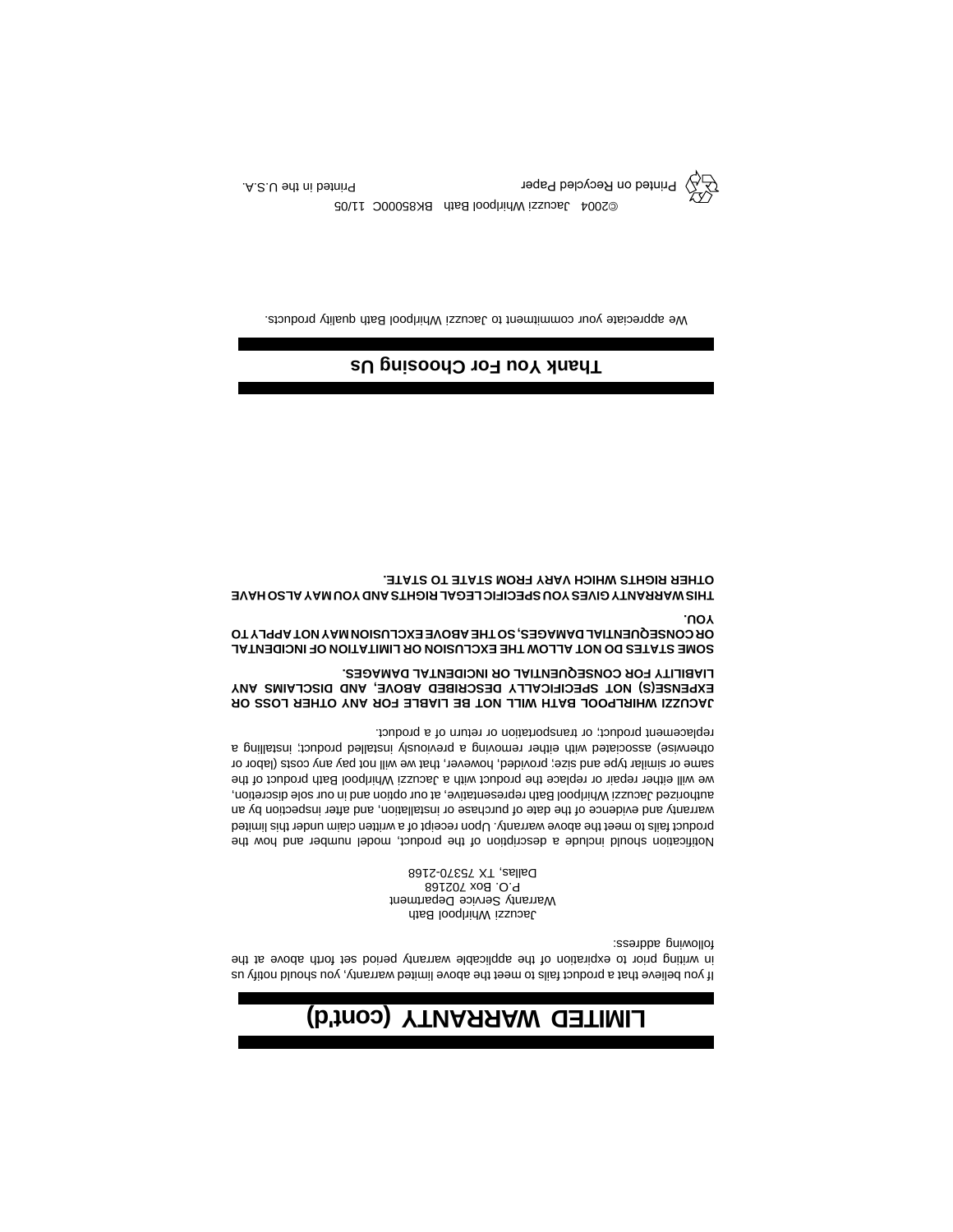### **GARANTIA LIMITADA (cont.)**

Si cree que un producto no cumple la garantía limitada precedente, debe notificarnos por escrito, antes del vencimiento del período de garantía aplicable arriba establecido, a la siguiente dirección:

> Jacuzzi Whirlpool Bath Warranty Service Department P.O. Box 702168 Dallas, TX 75370-2168

La notificación debe incluir una descripción del producto, el número de modelo y de qué manera el producto no cumple la garantía precedente. Al recibir un reclamo escrito bajo esta garantía limitada y el comprobante de compra o instalación, y después de la inspección por parte de un representante autorizado de Jacuzzi Whirlpool Bath, repararemos o reemplazaremos el producto por un producto de Jacuzzi Whirlpool Bath de tipo y tamaño similares, teniendo en cuenta, no obstante, que no pagaremos ningún costo (de mano de obra ni cualquier otra clase) asociados ya sea con el desmontaje de un producto instalado anteriormente, la instalación de un producto de reemplazo, el transporte o la devolución de un producto.

**JACUZZI WHIRLPOOL BATH NO TENDRA RESPONSABILIDAD LEGAL POR CUAL-QUIER OTRA PERDIDA O GASTOS NO DESCRITOS ESPECIFICAMENTE ARRIBA, Y DECLINA TODA RESPONSABILIDAD LEGAL POR DAÑOS Y PERJUICIOS CONSE-CUENTES O INCIDENTALES.**

**ALGUNOS ESTADOS NO PERMITEN LA EXCLUSION O LIMITACION DE LOS DAÑOS Y PERJUICIOS INCIDENTALES O CONSECUENTES, POR LO QUE LA EXCLUSION PRECEDENTE PUEDE NO SER APLICABLE A SU CASO.**

**ESTA GARANTIA LE OTORGA DERECHOS LEGALES ESPECIFICOS Y USTED PUEDE TENER TAMBIEN OTROS DERECHOS QUE VARIAN SEGUN EL ESTADO.**

#### **Gracias por elegirnos**

Apreciamos su compromiso con los productos de calidad de Jacuzzi Whirlpool Bath.



©2004 Jacuzzi Whirlpool Bath BK85000C 11/05

Printed in the U.S.A. Printed on Recycled Paper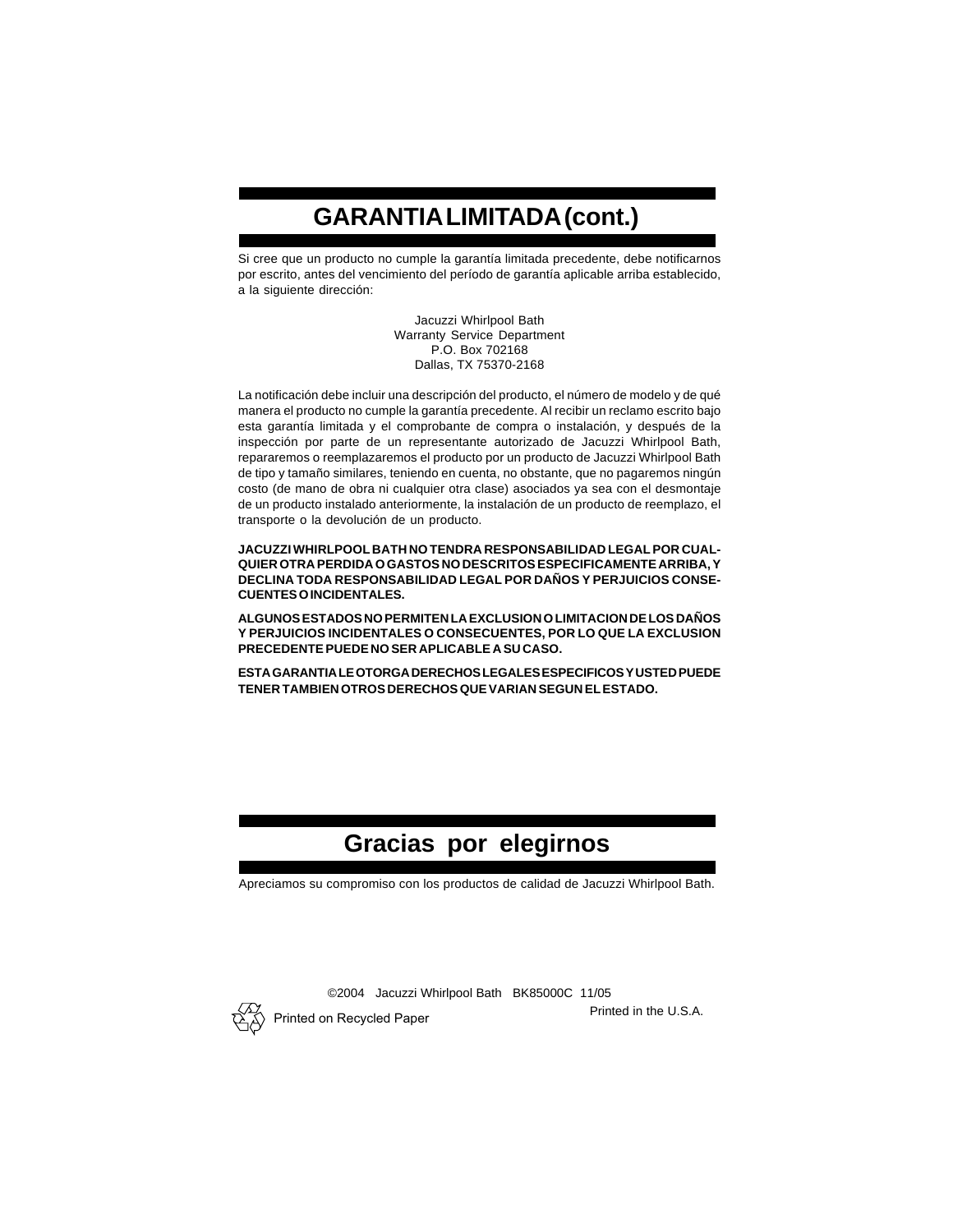### **GARANTIA LIMITADA**

JACUZZI WHIRLPOOL BATH ("Jacuzzi Whirlpool Bath", "nosotros ", "nos", "nuestro(s)"), garantiza al consumidor / comprador original, durante el período de garantía aplicable abajo establecido, que los productos que vendemos están libres de defectos de material y mano de obra, salvo sea contrario a lo indicado abajo.

|   | <b>PRODUCTOS</b>                                                                               | PERIODO DE GARANTIA<br>(comienza en la fecha de instalación original para<br>su propósito previsto)                                                               |
|---|------------------------------------------------------------------------------------------------|-------------------------------------------------------------------------------------------------------------------------------------------------------------------|
|   | Todos los productos de fregaderos<br>de hierro fundido con acabado de<br>esmalte de porcelana. | Garantía limitada del recipiente por vida al<br>consumidor / comprador original<br>únicamente. El acabado de esmalte de<br>porcelana se garantiza por un (1) año. |
| ٠ | Inodoros de porcelana de 1.6 gal/6 l<br>por descarga.                                          | Cinco (5) años.                                                                                                                                                   |
|   | • Todos los demás productos de<br>porcelana y accesorios para<br>fregaderos de cocina.         | Dos (2) años.                                                                                                                                                     |
|   | • Todos los asientos de inodoro.                                                               | Uno (1) año.                                                                                                                                                      |

**TODA GARANTIA IMPLICITA DE COMERCIABILIDAD O APTITUD PARA UN PRO-POSITO PARTICULAR DE ESTOS PRODUCTOS ESTA LIMITADA EN DURACION AL PERIODO DE GARANTIA ESPECIFICADO ARRIBA. ALGUNOS ESTADOS NO PERMI-TEN LIMITACIONES A LA DURACION DE LAS GARANTIAS IMPLICITAS, POR LO QUE LAS LIMITACIONES PRECEDENTES PUEDEN NO SER APLICABLES A SU CASO.**

#### **Esta garantía limitada no cubre:**

- (a) daños a los productos por concepto de o como resultado de una instalación o reparación incorrecta, mal uso y abuso (incluidas pero no limitadas a las condiciones de operación excesivas), alteraciones o ajustes que no cumplan nuestras especificaciones o instrucciones, realizadas ya sea por un contratista, una compañía de servicio o usted mismo
- (b) daños resultantes de no limpiar, cuidar o mantener razonablemente un producto de acuerdo con nuestras instrucciones / recomendaciones
- (c) productos que vendemos y que hayan sido movidos o retirados de su lugar de instalación original.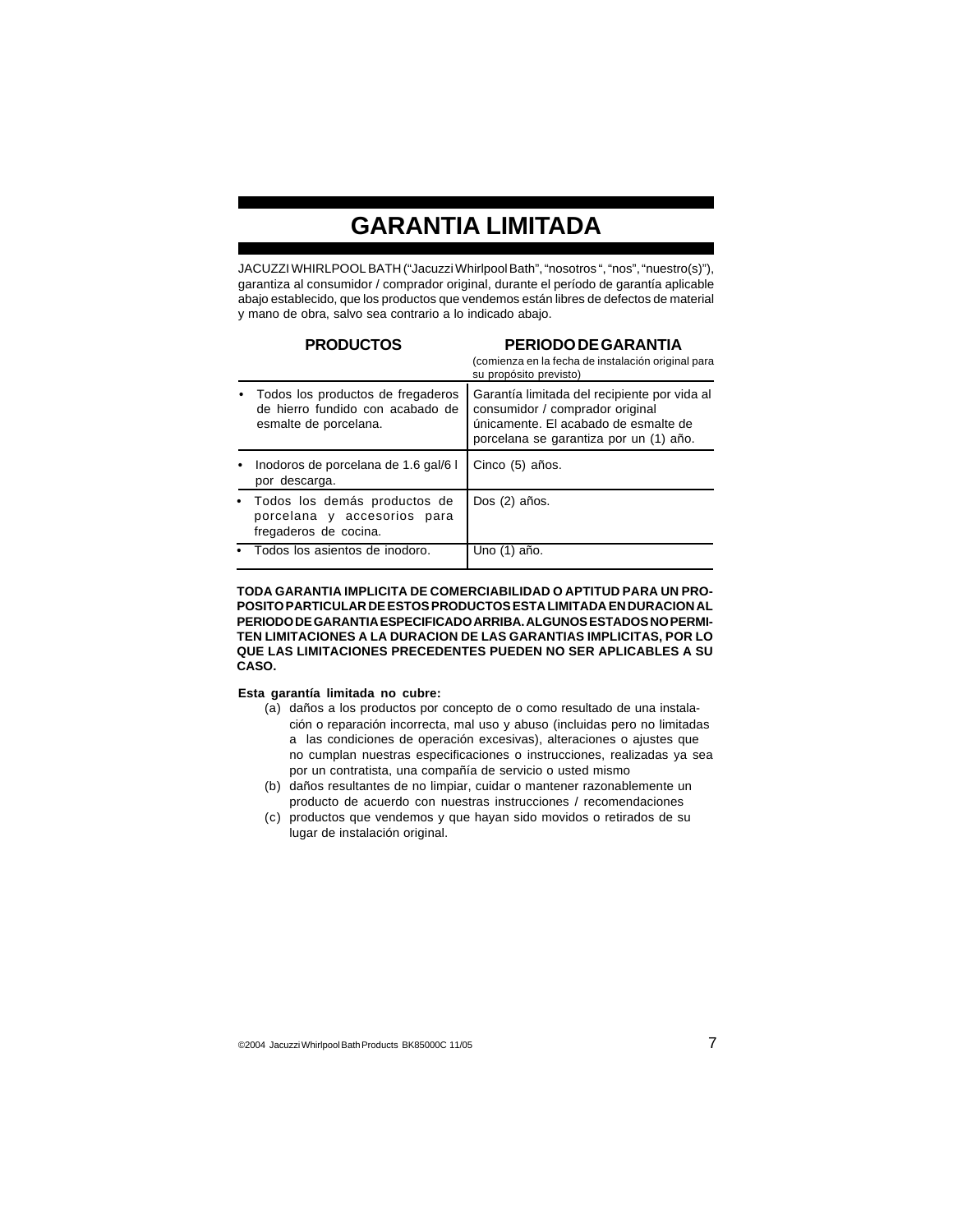### **CUIDADO Y LIMPIEZA**

Para limpieza general, use un jabón suave no abrasivo y agua tibia. No use limpiadores abrasivos. Esos limpiadores contienen arena o silicio que rayarán la superficie.

#### **PIEZAS**

#### **Política en relación a las piezas**

A fin de evitar demoras innecesarias o la incertidumbre sobre la satisfacción de los reclamos de garantía, se aconseja a los compradores devolver las piezas defectuosas al lugar de compra. Los vendedores están autorizados para tratar y resolver todos los reclamos de garantía sobre los accesorios directamente con los compradores.

Su garantía limitada está embalada con su lavabo.

No se incluyen los grifos. Las dimensiones de todos los accesorios son nominales y pueden variar dentro de la gama de tolerancias establecidas por las normas ANSI A112.19.4. Todas las dimensiones mostradas están sujetas a cambio o cancelación.

### **¿PREGUNTAS? / ¿PROBLEMAS?**

Repase las instrucciones de instalación de este manual para asegurar la correcta instalación. Para obtener asistencia adicional, llame a:

> Jacuzzi Whirlpool Bath Departamento de Apoyo al Servicio 1-800-288-4002.

Si necesita asistencia en relación con preguntas referentes a la operación o el mantenimiento, llame a nuestro Departamento de Apoyo al Servicio (Service Support Department) al 1-800-288-4002. Para ver una lista de los agentes de servicio, visite nuestro sitio web en http://www.jacuzzi.com/.

6 ©2004 Jacuzzi Whirlpool Bath Products BK85000C 11/05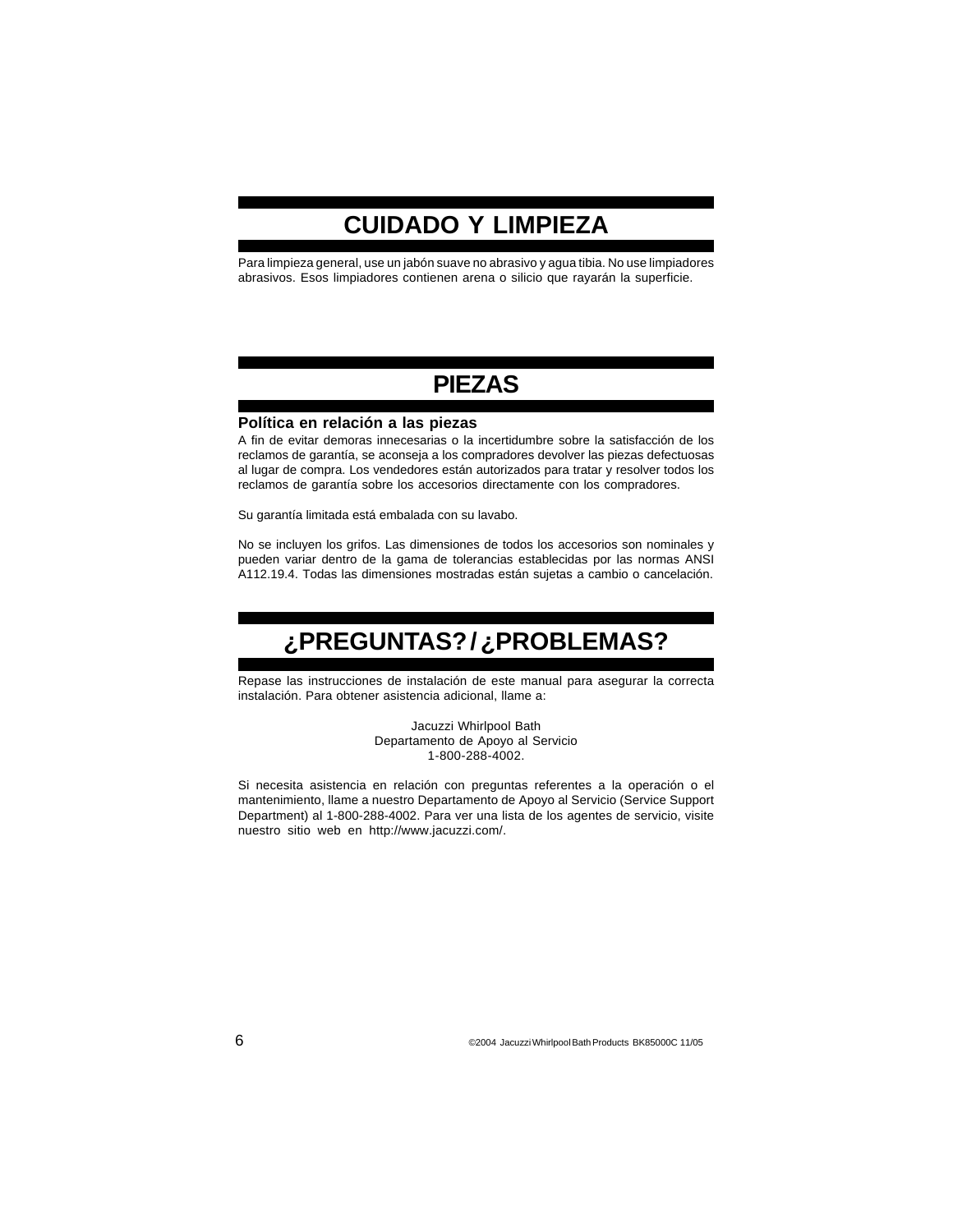**4.** Coloque los tarugos de anclaje de expansión (no incluido) en los orificios que taladró. Coloque dos arandelas de 1 3/8 pulg. en cada uno de los pernos de 3 pulg. que vienen con el lavabo. Pase los pernos de soporte por los orificios de la parte posterior del lavabo y de la pared. Vea la Figura 3. Empuje los pernos hasta que se enganchen con los tarugos de anclaje de expansión. Ajuste los pernos hasta que sostengan el lavabo, dejando "juego" para el nivelado posterior.

**5.** Coloque la pierna del pedestal usando la muesca de la hendidura en el superficie inferior del servicio como guía. El lado trasero de la pierna debe el aproximadamente 5 pulgadas (127 mm) hacia fuera de la superficie de la pared. Véase El Cuadro 4.



Marque la localización de los dos agujeros en el fondo de la pierna. Quite la pierna, después perfore los dos agujeros según lo marcado. Vuelva a colocar el pedestal en su lugar y atornille el pedestal al piso, sin apretar, utilizando tornillos de 1-1/2 pulgada (no incluidos).

**6.** Controle la alineación del lavabo de pedestal con la pared para asegurarse de que esté centrado correctamente. Los orificios elípticos en la porcelana permiten cierto grado de desplazamiento. Controle también el nivel y ajústelo según sea necesario.

Ajuste los pernos de soporte hasta que el lavabo quede pegado a la pared.

Ajuste los dos tornillos a la base de la pata del pedestal.

**PRECAUCIÓN:** No los ajuste en exceso ya que puede quebrar la porcelana vítrea.

 **7.** Conecte la trampa de desagüe a la cola de desagüe con tapón levadizo y luego una la trampa al caño de desagüe en la pared. Puede utilizar trampas y caños de desagüe de plástico o metal, siguiendo las indicaciones del fabricante.

**8.** Utilice un cortatubos para recortar los extremos libres de los tubos de suministro de agua caliente y fría por lo menos dejándolos ¼ pulg. (6 mm) más largos de lo necesario para acceder a las entradas de las válvulas de paso. Es mejor cortar los tubos más largos que lo necesario y luego recortarlos nuevamente. Elimine las rebabas o bordes filosos con tela esmeril.

Conecte los suministros de agua caliente y fría a la válvulas de paso según las instrucciones del fabricante del grifo.

**9.** Abra el suministro principal de agua y luego las válvulas de paso. Verifique todas las conexiones para detectar pérdidas. Normalmente, un ligero apriete de alrededor de ¼ de vuelta detendrá las pérdidas.

©2004 Jacuzzi Whirlpool Bath Products BK85000C 11/05  $\hspace{1.5cm}5$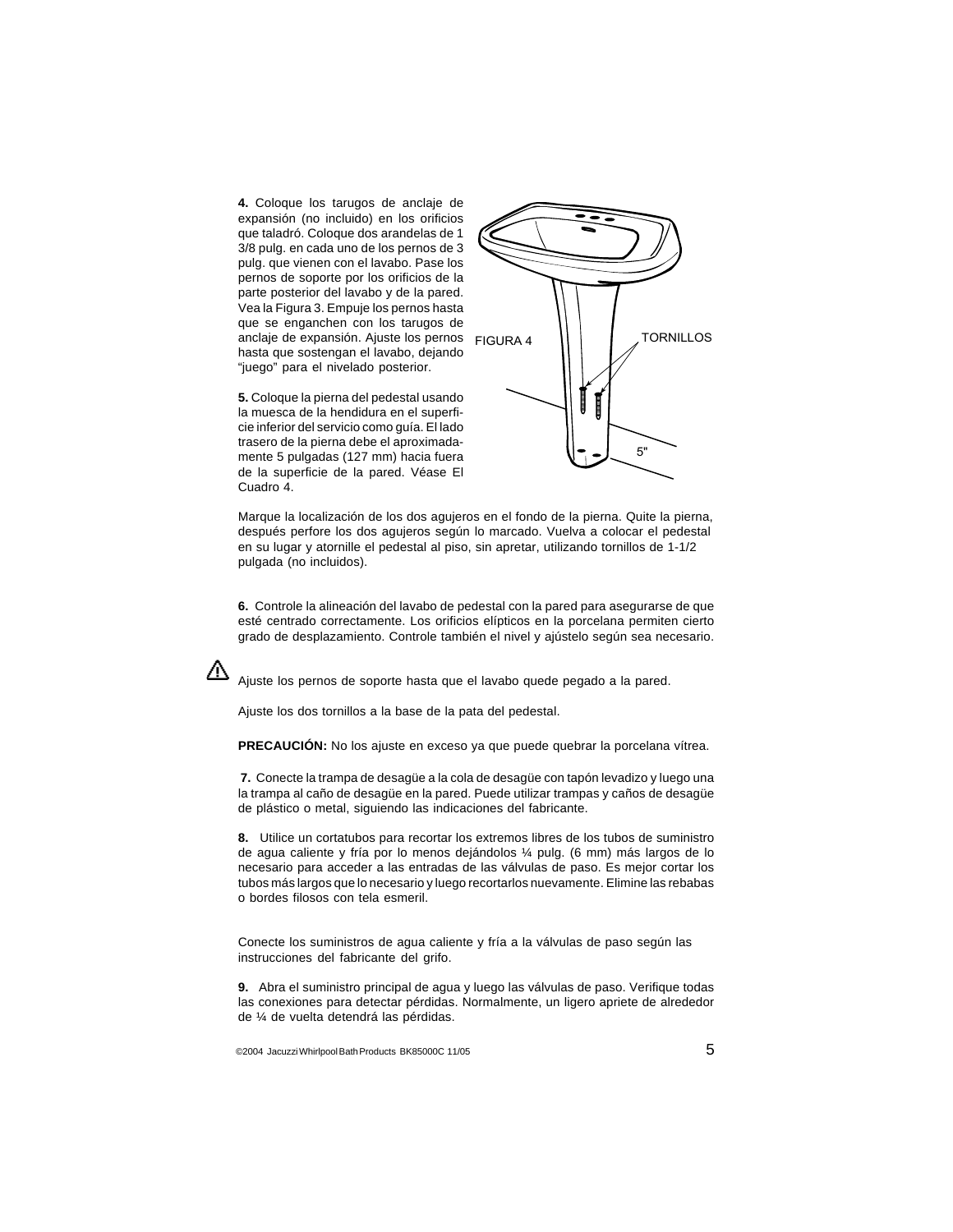#### **COMO INSTALAR EL LAVABO NUEVO**

**1.** Si está instalando el lavabo en un baño nuevo o con reformas importantes, consulte los planos de las piezas internas para ver las ubicaciones de las válvulas de paso y el desagüe. Las entradas de las válvulas de paso deben coincidir con el tamaño de las cañerías de la casa y las salidas deben coincidir con los tubos de suministro de agua conectados al grifo. Por lo general, estos

últimos son tuberías I.P.S. de ½ pulg.

También debe instalar válvulas de paso si no hubiera ninguna en el baño o si las que hubiere no estuvieran en buenas condiciones o directamente no se pudieran utilizar o tienen un mal aspecto. Es necesario un refuerzo transversal para lograr un soporte de instalación sólido para el lavabo nuevo. Cerciórese de que haya uno en el baño. De lo contrario, utilice una sierra y un formón para mortajar un listón de 2 x 4 pulg. en al menos tres de los soportes de pared verticales de 2 x 4 pulg. (5 x 10 cm), como se muestra en la Figura 1. Fijelo en su lugar con un clavo.



NOTA: Las paredes en mampostería sólida no requieren un soporte transversal, porque la pared debería poder sostener los tapones de expansión para el anclaje (no incluido). PARED

**2.** El lavamanos debe ser centrado entre las dos válvulas de cierre y el agujero de desagüe. Coloque el pedestal en la posición aproximada en que va a quedar instalado. Cuidadosamente sitúe la parte superior del lavamanos contra la pared y déjelo descansar en la base de pedestal. Mientras un ayudante sostiene el lavamanos en su lugar deslice los soportes para colgar (incluidos) debajo del borde del lavamanos contra la pared. Utilice un lápiz para marcar la localización de los dos (2) agujeros de la instalación en el soporte. Retire la parte superior del lavamanos y el pedestal.





Alinee el centro del soporte para colgar con la línea central del agujero de desagüe y los agujeros de instalación del soporte con la marcas de lápiz. Marque la localización de los tornillos para colgar a través de sus agujeros de instalación. Taladre agujeros pilotos en el soporte transversal.

Una el soporte para colgar en la pared/ soporte transversal (apretando manualmente) utilizando los sujetadores apropiados (no incluidos) que están comúnmente disponibles.

**3.** Coloque el lavabo sobre una pila gruesa de periódicos o un trapo para evitar rayones.

Sujete el desagüe con tapón levadizo y el grifo al lavabo según las instrucciones del fabricante del grifo. En este momento también puede sujetar los tubos de suministro de agua caliente y fría al grifo. Probablemente sea necesario aplicar sellador (no incluido) alrededor del grifo y el tapón levadizo en el punto de contacto con la porcelana. Consulte las recomendaciones del fabricante del grifo. Es más fácil llevar a cabo estos pasos antes de colocar el lavabo.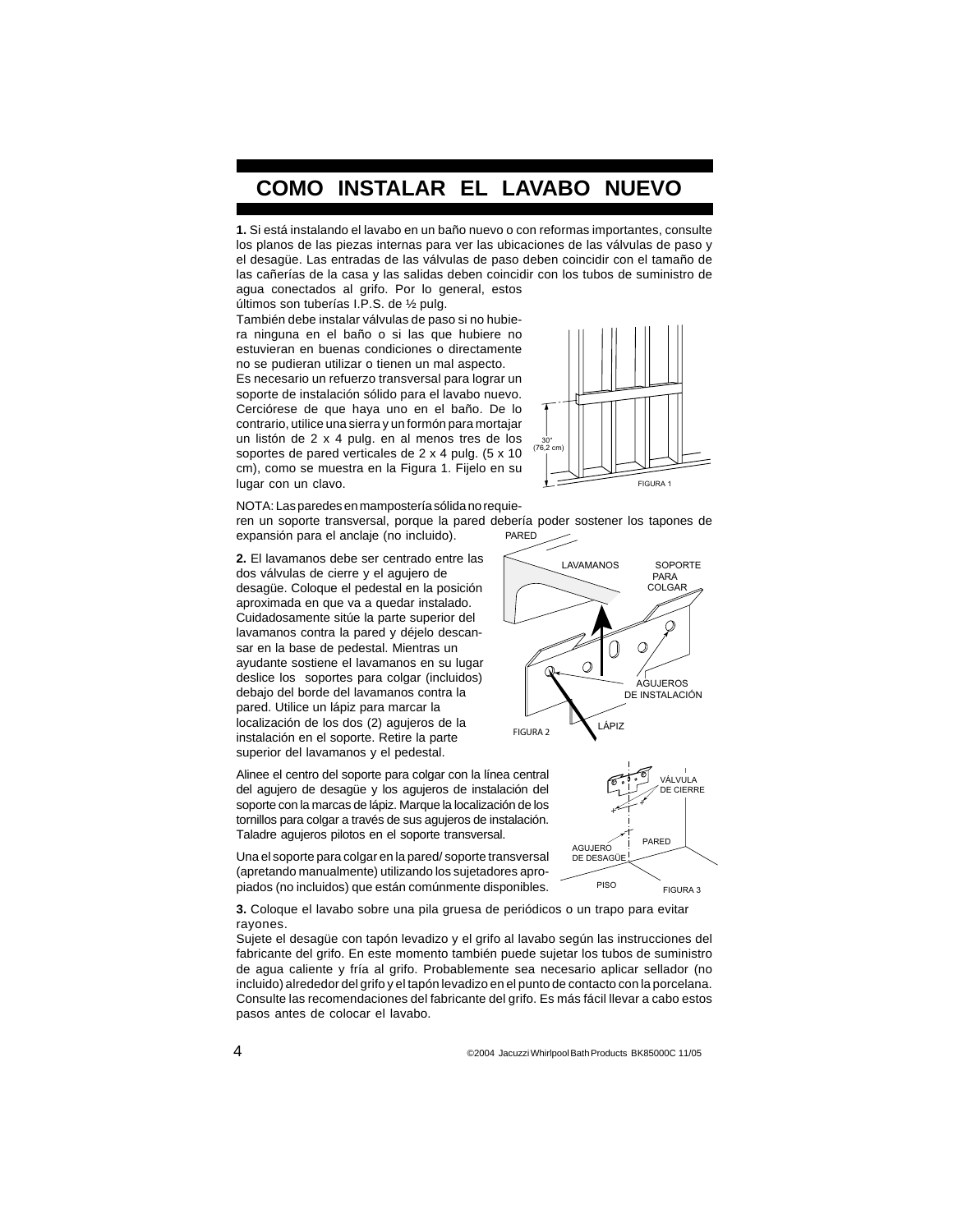#### **CÓMO DESMONTAR EL LAVABO ANTERIOR**

**1.** Cierre el suministro de agua. Esto se hace cerrando las dos válvulas de paso ubicadas debajo del lavabo.

Si no hay válvulas de paso correspondientes al lavabo, debe cerrar el paso del agua en la válvula principal. Esta llave se encuentra normalmente en el sótano, en el garaje o cerca de los cimientos en el exterior de la vivienda. Puede estar también cerca del medidor de agua.

Asegúrese de que el agua esté cortada abriendo el grifo donde está trabajando hasta que deje de salir agua.

Si cerró las válvulas principales en una vivienda de dos o más pisos, debe abrir otro grifo en el mismo nivel o un nivel inferior. De esta forma, drenará el agua de la tubería completa. Así se contribuye a evitar derrames. Asegúrese de cerrar los grifos antes de abrir nuevamente la válvula principa

**2.** Desconecte los caños de desagüe. Retire tantas secciones como sea posible entre el lavabo y la pared o el piso, para facilitar el desmontaje.

Coloque una palangana debajo del área de trabajo para recoger el agua que puede estar aún presente en el desagüe.

**3.** Antes de desmontar cualquier otra cosa, verifique cómo está soportado el lavabo Si son los caños de la pared los que soportan el lavabo, tenga cuidado al desmontar las conexiones de los grifos. El lavabo puede caerse una vez que se desconecte el grifo, de modo que debe tener un ayudante que lo sostenga mientras usted trabaja. Desacople el grifo de las válvulas de paso desenroscando la tuerca de compresión en las uniones entre las válvulas y la tubería de suministro de agua.

Si la conexión está corroída, es posible que tenga que cortar la tuerca con una sierra cortametales. Si no existe tuerca ni válvula de paso, use un cortador de tubos o una sierra cortametales para separar el grifo de la tubería de suministro de agua.

Deje la palangana y la esponja a mano para recoger el agua remanente en la cañería y el grifo.

**4.** Vea cómo está montado el lavabo. En particular controle si hay un buen soporte estructural montado en pared. Si fuera necesario, consulte el Paso 5 para obtener COMO INSTALAR EL LAVABO NUEVO.

Si hay un soporte de pared en la parte posterior, es probable que pueda retirar el lavabo levantándolo. Posiblemente sea pesado, por lo que conviene que alguien lo ayude. El lavabo montado en piso se puede retirar levantándolo del pedestal o de

las patas luego de quitar los accesorios montados a la pared.

#### **PIEZAS INTERNAS**

Las dimensiones de los accesorios son nominales y cumplen las tolerancias estipuladas en la Norma ASME A112.19.2.

Las manijas de las llaves de paso no pueden sobresalir más de 3 pulg. (7,6 cm) del acabado de la pared cuando están abiertas.

©2004 Jacuzzi Whirlpool Bath Products BK85000C 11/05 3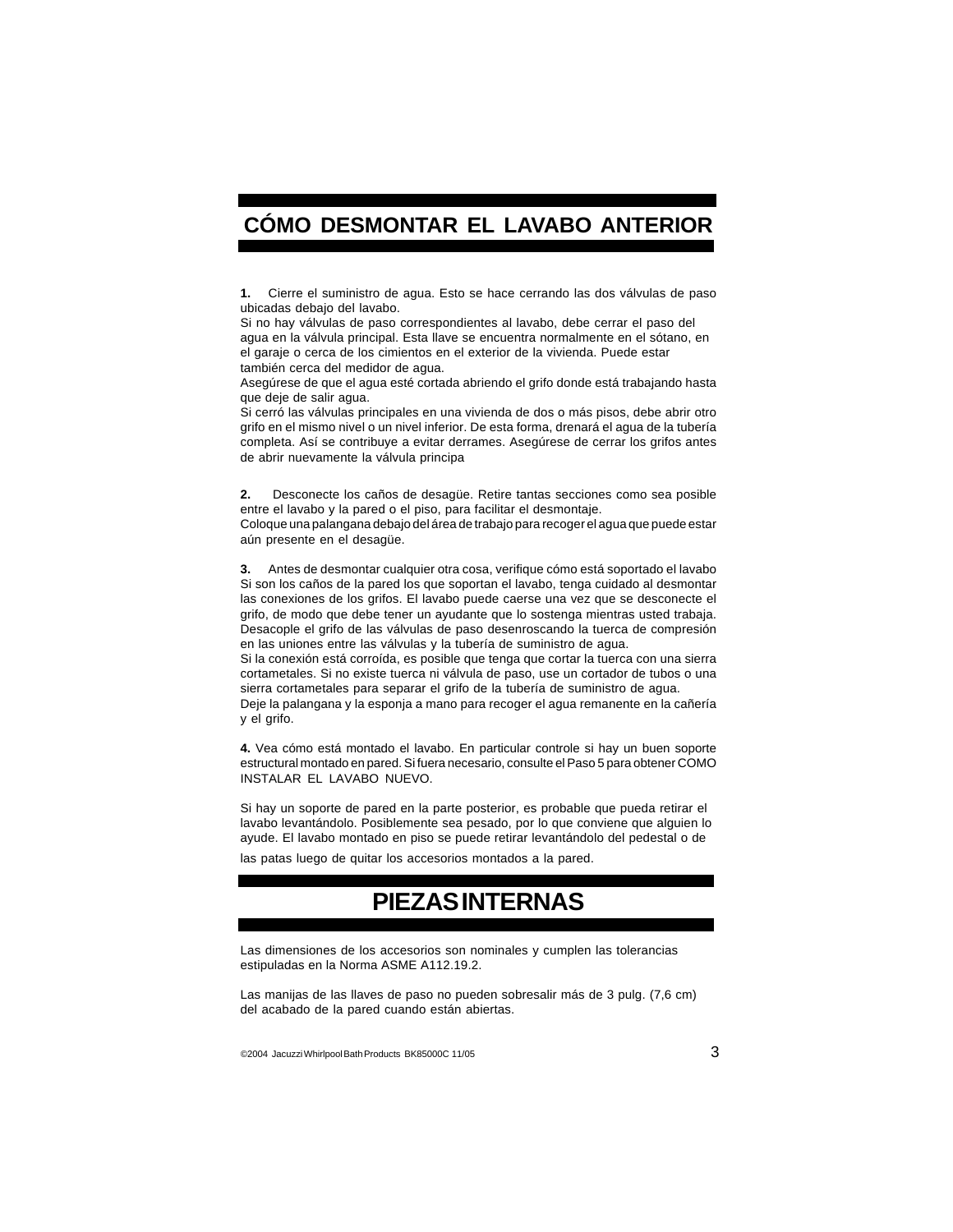### **ANTES DE COMENZAR**

#### **LEA Y SIGA TODAS LAS INSTRUCCIONES**

- •Cumpla todos los códigos de plomería y construcción locales.
- •Controle cuidadosamente que el nuevo lavabo no tenga daños.
- • Si el lavabo existente no tiene válvulas de paso del suministro de agua, debe instalarlas antes de instalar el nuevo lavabo.
- • Se incluye con su lavabo la información sobre las piezas interiores. Esta información será útil para ayudar a la colocación del lavabo, la cañería de suministro de agua, las válvulas de paso y el desagüe en las posiciones correctas.

**PRECAUCIÓN:** Su nuevo lavabo tiene un acabado atractivo y de alto brillo. Puede también ser pesado y difícil de levantar. Para proteger el acabado y evitar posibles daños antes y después de la instalación, manipule su lavabo con cuidado. Colóquelo sobre una pila gruesa de periódicos cuando trabaje en él antes de la instalación.

#### **HERRAMIENTAS Y MATERIALES**

Puede determinar qué herramientas y materiales necesita leyendo las instrucciones de instalación completas y examinando el trabajo que debe hacer.